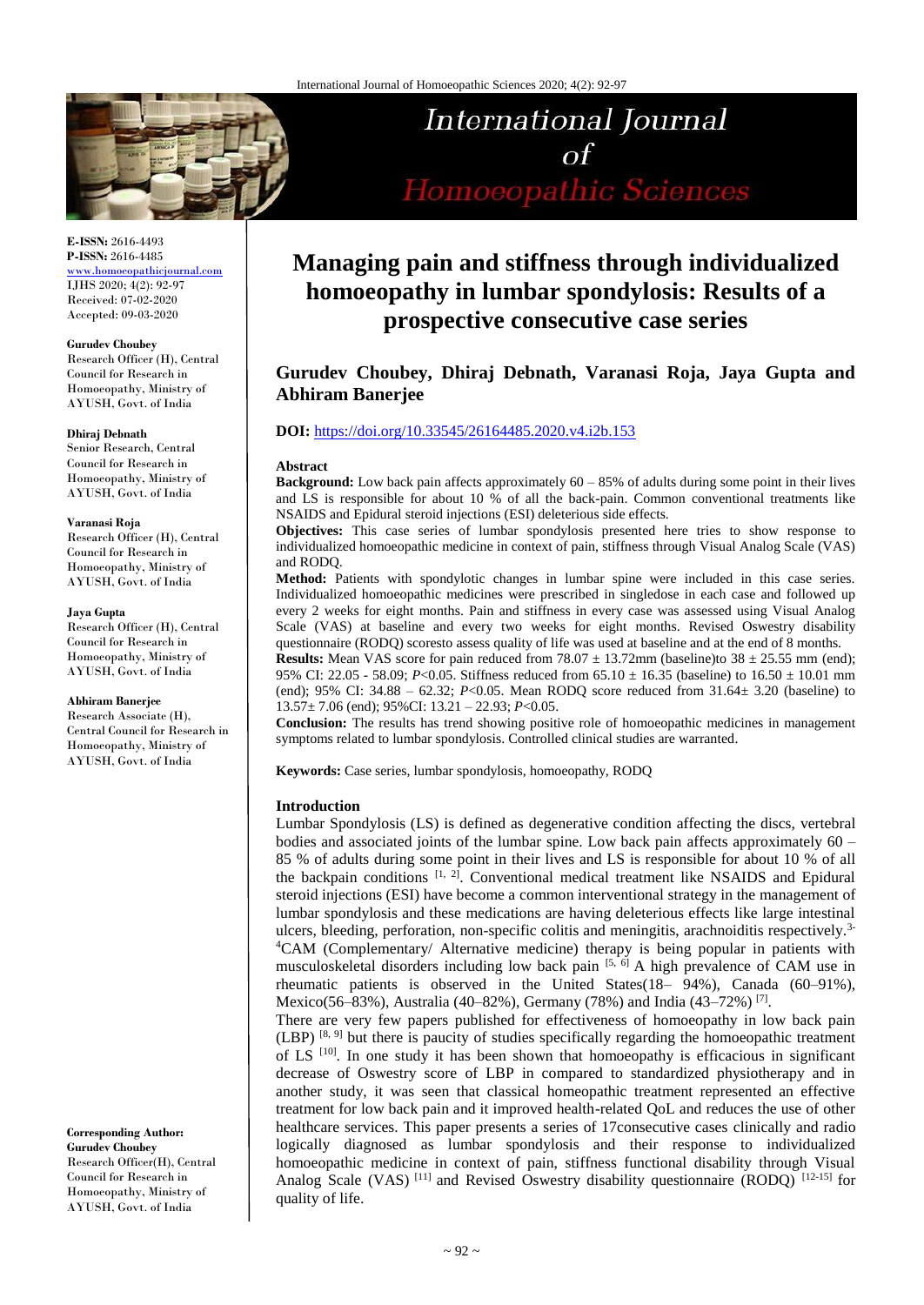#### **Methodology Study design**

Consecutive cases from Rheumatology Out Patient Department (OPD) at Clinical Research Unit (H), Siliguri were examined through detailed case taking including clinical examination of each and every patient in a prestructured proforma. In this prospective case series, patients aged more than 30 years attending the OPD with spondylotic changes on radiological evidence (X-ray) of lumbar spine were considered.

#### **Outcome measures**

VAS (Visual Analog Scale)  $[9]$  in a scale of 0 to 100 mm ('0'score indicate no symptom whereas 100 mm indicates the worst possible symptom) for pain, stiffness was assessed before treatment (baseline) and till 8 months. Revised Oswestry Low Back Pain Disability Questionnaire (RODQ) were assessed was for disability and quality of life which enables to understand how much your low back pain has affected your ability to manage your everyday activities, was assessed be for treatment and end of the treatment [12-14], In this questionnaire there are 10sections (0 to 5 points each) for pain intensity, Personal Care, Lifting, Walking, Sitting, Standing, Sleeping, Social life, Travel and Changing of Pain. Each of the 10 sections is scored separately (0 to 5 points each) and then added up (max total = 50). The percentage of disability was calculated as: Patient's Score / total possible scores x  $100 =$  % Disability

#### **Intervention**

A detailed case taking was done in every case and an individualised homoeopathic medicine was selected according to homoeopathic principles. The potency was used as per the need of the patients in every case and the doses were selected as per the case requirements. The repetition of medicine was done as per instruction stated in Organon of Medicine.

#### **Statistical analysis**

Paired "t" test was used to analyse the changes that occurred in the values of "VAS scoring system" and Revised Oswestry low back pain disability questionnaire scores as a result of the homoeopathic intervention. Statistical package for the social sciences (SPSS) software is used for statistical calculations.

#### **Results**

The descriptive data of all the 17 patients have been shown in the table no. 1. VAS scores of pains, stiffness of every month have been mentioned in table no  $2 \& 3$  and the course of pain and stiffness (mean values) of LS over 8 months has been shown in a line diagram in fig. no.1.RODQ scores have been mentioned in table no.4  $&$  5 and the interpretation of disability score has been shown in fig. 2. The results of statistical analysis have been displayed in table no. 6.

| Case<br>No.    |             |        | <b>Age Gender Occupation</b> | <b>Initial presentations</b>                                                                                                      | <b>VAS</b><br>baseline           | <b>Associated</b><br><b>Medical</b><br><b>Conditions</b>                      | <b>Prescribed Homoeopathic</b><br><b>Medicines</b>                                                                                                                                     |
|----------------|-------------|--------|------------------------------|-----------------------------------------------------------------------------------------------------------------------------------|----------------------------------|-------------------------------------------------------------------------------|----------------------------------------------------------------------------------------------------------------------------------------------------------------------------------------|
| 1              | 53<br>vears | Female | House wife                   | Pain in the lower back, < from<br>standing, evening with H/O trauma<br>before 5 -6 months, father-MI,                             | Pain-49<br>mm<br>Stiffness-0     | Dyspepsia<br>Hypertension,<br>Grade I<br>Spondylolysthesis,<br>Calcaneal spur | Nuxvom 200C (as an acute for<br>farting problems)<br>Arnica mont 1M (for remaining of<br>symptoms including h/o trauma)                                                                |
| $\overline{2}$ | 45<br>years |        | Female House keeper          | Pain in back, knees and both shoulder<br>joints, <at h="" morning,="" night,="" o<br="">suppressed skin eruption, Father-BHP</at> | Pain-60<br>mm<br>Stiffness-0     | Dyspepsia<br>OA knee                                                          | Sulphur 200C<br>Pulsatilla 30C(as an acute for<br>farting problems)                                                                                                                    |
| 3              | 69<br>years | Female | House wife                   | Pain in lumbar spine, in both knees <<br>walking, standing, > by motion H/O-<br>hysterectomy,                                     | Pain-70 mm<br>Stiffness-0        | Deafness.<br>Dyspepsia,<br>Wrist Ganglion                                     | Rhus tox200C, 1M.<br>Calc fluor 200C(improvement was<br>stopped and after recasetaking<br>pain was still > by motion, warm<br>application &< byrest and<br>presence of wrist ganglion) |
| $\overline{4}$ | 63<br>years | Female | House wife                   | Pain in lower back and in both knees<br>bending forward, > by pressure,<br>warmth, H/O- hysterectomy                              | Stiffness-0                      | Pain-70 mm DM, Hypertension,<br>Hypothyroidism                                | Sulphur 6C, 30C, 200C                                                                                                                                                                  |
| 5              | 37<br>years | Male   | Data entry<br>operator       | Pain in lumbo-sacral region < by rest,<br>morning> by pressure and in evening,<br>H/O jaundice, father-Hypertension,<br>DM        | Pain-60 mm<br>Stiffness-40<br>mm | Lumbar scoliosis,<br><b>Bilateral sacroilitis</b>                             | Sulphur 6C, 30C, 200C                                                                                                                                                                  |
| 6              | 80<br>years | Male   | Retired<br>service man       | Stitching pain in lower back and<br>weakness of lower limb <pressure,<br>H/O-typhoid, malaria; father-asthma</pressure,<br>       | Pain-80 mm<br>Stiffness-0        | Lumbar scoliosis                                                              | Pulsatilla 6C, 30C                                                                                                                                                                     |
| $\tau$         | 52<br>years | Female | House wife                   | Pain in lumbar spine $\lt$ rest, rising<br>from sitting, $>$ by motion, cold; H/O-<br>Cholecystectomy, Father-DM,<br>hypertension | Pain-70 mm<br>Stiffness-0        | Insomnia                                                                      | Pulsatilla 6C                                                                                                                                                                          |
| 8              | 42<br>years | Female | House wife                   | Pain in back and in both knees < new<br>and full moon, first motion, H/O-<br>suppressed skin eruption, mother-<br>asthma          | Pain-80 mm<br>Stiffness-70<br>mm | OA Knee<br>Dyspepsia,<br><b>Bilateral sacroilitis</b>                         | Lycopodium 6C                                                                                                                                                                          |
| 9              | 57<br>years | Male   | Driver                       | Pain in lower back and nape of neck $\langle$ Pain-88 mm Diffuse idiopathic<br>rest, morning, >by continued motion; Stiffness-40  |                                  | skeletal                                                                      | Rhus tox 30C                                                                                                                                                                           |

**Table 1:** Summary of presentations of patients with Lumbar spondylosis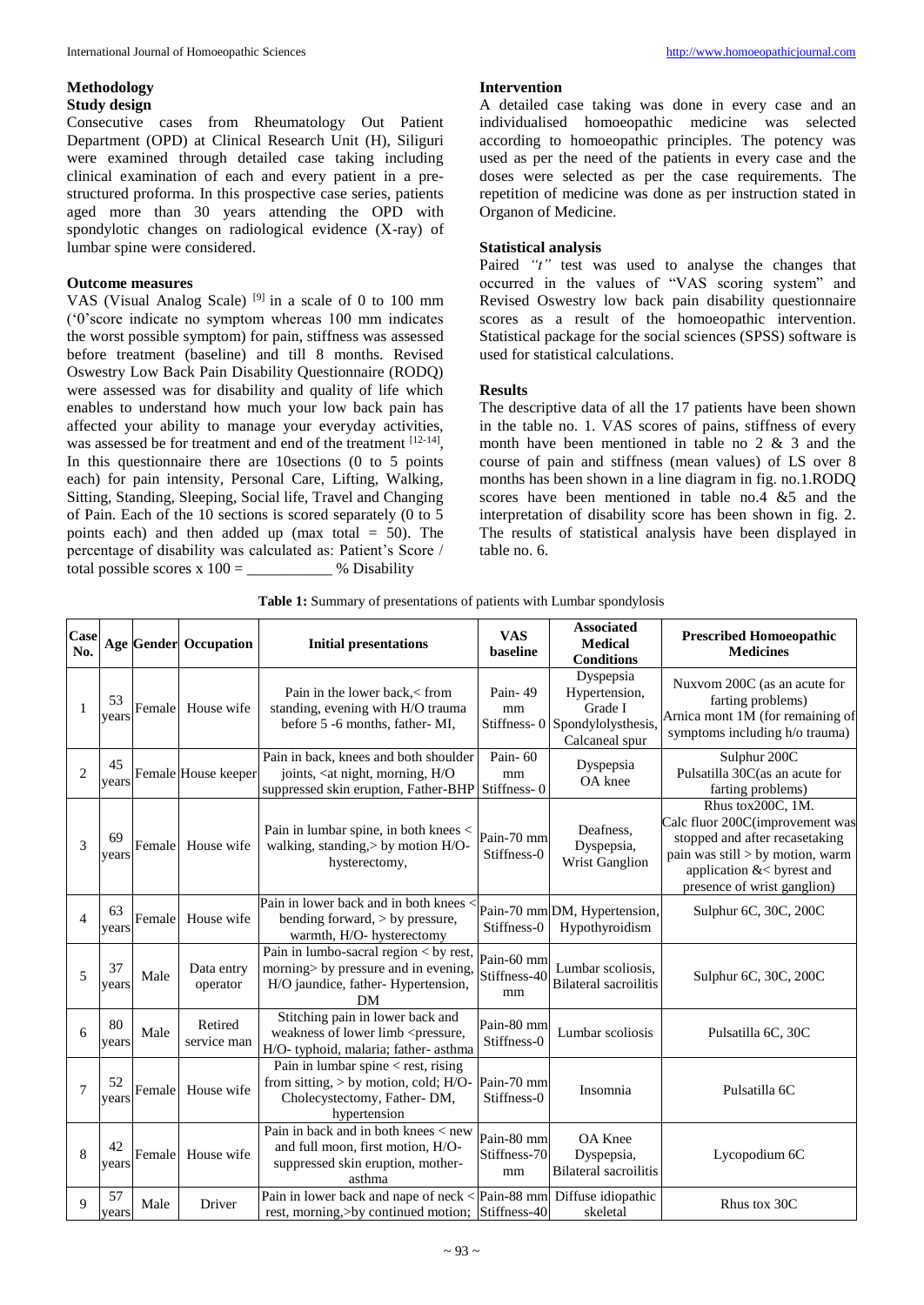|    |             |        |                        | F/H: mother-TB                                                                                                                                                      | mm                               | hyperostosis<br>(DISH)                 |                                                                                                                                                                                   |
|----|-------------|--------|------------------------|---------------------------------------------------------------------------------------------------------------------------------------------------------------------|----------------------------------|----------------------------------------|-----------------------------------------------------------------------------------------------------------------------------------------------------------------------------------|
| 10 | 50<br>years | Male   | Painter                | Pain in back and in both knees $\langle$ rising Pain-83 mm<br>from sitting, > by warmth, motion;<br>H/O-trauma to back, mother-MI                                   | Stiffness-70<br>mm               | OA knee                                | Arnica 200C(for h/o trauma)<br>Rhus tox 6C, 30C,<br>200C(improvement was stopped<br>& depending on remaing<br>symptoms)                                                           |
| 11 | 39<br>years | Male   | Businessman            | Pain lower back and left ankle < cold   Pain-88 mm<br>weather, exertion, H/O- cataract<br>surgery, father-DM                                                        | Stiffness-60<br>mm               | Absent                                 | Phosphorus 30C<br>Rhus tox 30C(for acute<br>exacerbation of pain)                                                                                                                 |
| 12 | 65<br>years | Male   | Retired<br>service man | Pain in back<br>< motion, cold ,>by rest, warmth<br>H/O- CVA, mother-cancer                                                                                         | Pain-94 mm<br>Stiffness-90<br>mm | Lumbar scoliosis                       | Bryonia 30C(as an acute remedy<br>for pain)<br>Calcarea carb 200C                                                                                                                 |
| 13 | 59<br>years | Female | House wife             | Pain in back and both knees < night,<br>motion, $>$ by lying down, warmth;<br>H/O-malaria, parents- DM                                                              | Pain-87 mm<br>Stiffness-82<br>mm | OA knee<br>Dyspepsia                   | Lycopodium 30C, 200C.<br>Arnica 200, 1M(not improving<br>further & after recasetaking h/o of<br>injury was found)                                                                 |
| 14 | 47<br>years | Male   | Farmer                 | Pain in lower back $\lt$ evening,<br>exertion, $>$ by rest, warmth, pressure;<br>F/H: mother- hypertension, allergy                                                 | Pain-87 mm<br>Stiffness-78<br>mm | Dyspepsia                              | Phosphorus 30C, 200C<br>Rhus tox 30C(as an acute<br>exacerbation of pain due to h/o<br>lifting heavy weight)                                                                      |
| 15 | 43<br>years | Female | House wife             | Pain in lower back, in both knees and<br>left shoulder joint < rising from<br>sitting, standing, > by motion; H/O-<br>Cholecystectomy, parents-<br>hypertension, DM | Pain-87 mm<br>Stiffness-67<br>mm | Tinea Corporis<br>Dyspepsia<br>OA knee | Bacillinum 200C<br>Sulphur 30C, 200C(improvement<br>was stopped and after recasetaking<br>it was found pain in left shoulder<br>and LBP < standing $&$ by lying<br>on right side) |
| 16 | 65<br>vears | Female | House wife             | Pain in lumbar region, cervical region Pain-83 mm<br>and in both knees $<$ at night, rest, $>$ by Stiffness- 62<br>motion; H/O- trauma to back                      | mm                               | OA knee                                | Rhus tox 200<br>Arnica 1M(not improving further<br>& then h/o of injury was included)                                                                                             |
| 17 | 50<br>vears | Male   | <b>Business man</b>    | Pain in lumbar and cervical spine <<br>rising from sitting, early morning,<br>night, $>$ by motion; H/O- ring worm,<br>parents are hypertensive                     | Pain-87 mm<br>Stiffness-62<br>mm | Cervical<br>spondylosis                | Lycopodium 30C, 200C                                                                                                                                                              |

**Table 2:** showing every month VAS scores (mm) of pain

| Case no. | <b>Base line</b> | 1 <sup>st</sup> | 2 <sub>nd</sub> | 3 <sup>rd</sup>          | 4th   | 5 <sup>th</sup> | 6th   | 7th                      | 8th |
|----------|------------------|-----------------|-----------------|--------------------------|-------|-----------------|-------|--------------------------|-----|
| 1.       | 49               | 60              | 55              | 48                       | 30    | 24              | 20    | 12                       | 7   |
| 2.       | 60               | 65              | 70              | 70                       | 70    | 74              | 80    | 85                       | 89  |
| 3.       | 70               | 75              | 71              | 65                       | 50    | 45              | 35    | 20                       | 10  |
| 4.       | $-$              | --              | --              | $-\,-$                   | $-$   | $- -$           | --    | $- -$                    | --- |
| 5.       | 60               | 60              | 60              | 65                       | 65    | 60              | 50    | 50                       | 50  |
| 6.       | $- -$            | --              | --              | $-\,-$                   | $- -$ | $-\,-$          | --    | $\qquad \qquad -$        | --- |
| 7.       | 70               | 70              | 70              | 70                       | 70    | 65              | 65    | 65                       | 65  |
| 8.       | --               | --              | --              | $\overline{\phantom{m}}$ | $- -$ | --              | --    | $\overline{\phantom{m}}$ | --  |
| 9.       | 88               | 85              | 80              | 74                       | 69    | 69              | 62    | 62                       | 62  |
| 10.      | 83               | 80              | 75              | 69                       | 64    | 60              | 60    | 55                       | 51  |
| 11.      | 88               | 70              | 52              | 30                       | 25    | 46              | 28    | 15                       | 8   |
| 12.      | 94               | 80              | 66              | 55                       | 47    | 25              | 20    | 10                       | 5   |
| 13.      | 87               | 82              | 75              | 60                       | 55    | 44              | 40    | 34                       | 30  |
| 14.      | 87               | 80              | 71              | 55                       | 30    | 30              | 55    | 46                       | 40  |
| 15.      | 87               | 75              | 69              | 60                       | 56    | 40              | 36    | 29                       | 25  |
| 16.      | 83               | 76              | 71              | 71                       | 71    | 65              | 59    | 55                       | 55  |
| 17.      | 87               | 80              | 72              | 66                       | 59    | 47              | 42    | 35                       | 35  |
| Mean     | 78.07            | 74.14           | 68.35           | 61.28                    | 54.35 | 49.57           | 46.57 | 40.92                    | 38  |

### Table 3: showing every month VAS scores (mm) of stiffness

| Case no.                   | <b>Base line</b> | 1 <sub>st</sub> | 2 <sup>nd</sup> | 3 <sup>rd</sup> | 4th   | 5th   | 6th   | 7 <sub>th</sub> | 8th   |
|----------------------------|------------------|-----------------|-----------------|-----------------|-------|-------|-------|-----------------|-------|
| .,                         | $---$            | $---$           | $---$           | $---$           | $---$ | $---$ | ---   | $---$           | $---$ |
| 2.                         | $---$            | $---$           | $---$           | $---$           | $---$ | $---$ | ---   | $---$           | $---$ |
| 3.                         | ---              | $---$           | $---$           | $---$           | $---$ | $---$ | ---   | $---$           | ---   |
| 4.                         | $---$            | $---$           | $---$           | $---$           | $---$ | $---$ | ---   | $---$           | $---$ |
| 5.                         | 40               | 40              | 35              | 31              | 31    | 28    | 24    | 20              | 20    |
| -6.                        | ---              | $---$           | $---$           | $---$           | $---$ | $---$ | ---   | $---$           | $---$ |
| $\mathbf{r}$<br>$\prime$ . | $---$            | $---$           | $---$           | $---$           | $---$ | $---$ | $---$ | $---$           | $---$ |
| 8.                         | ---              | $---$           | $---$           | $---$           | $---$ | $---$ | ---   | $---$           | ---   |
| 9.                         | 40               | 36              | 33              | 30              | 27    | 22    | 16    | 10              | 10    |
| 10.                        | 70               | 64              | 60              | 55              | 55    | 51    | 46    | 40              | 30    |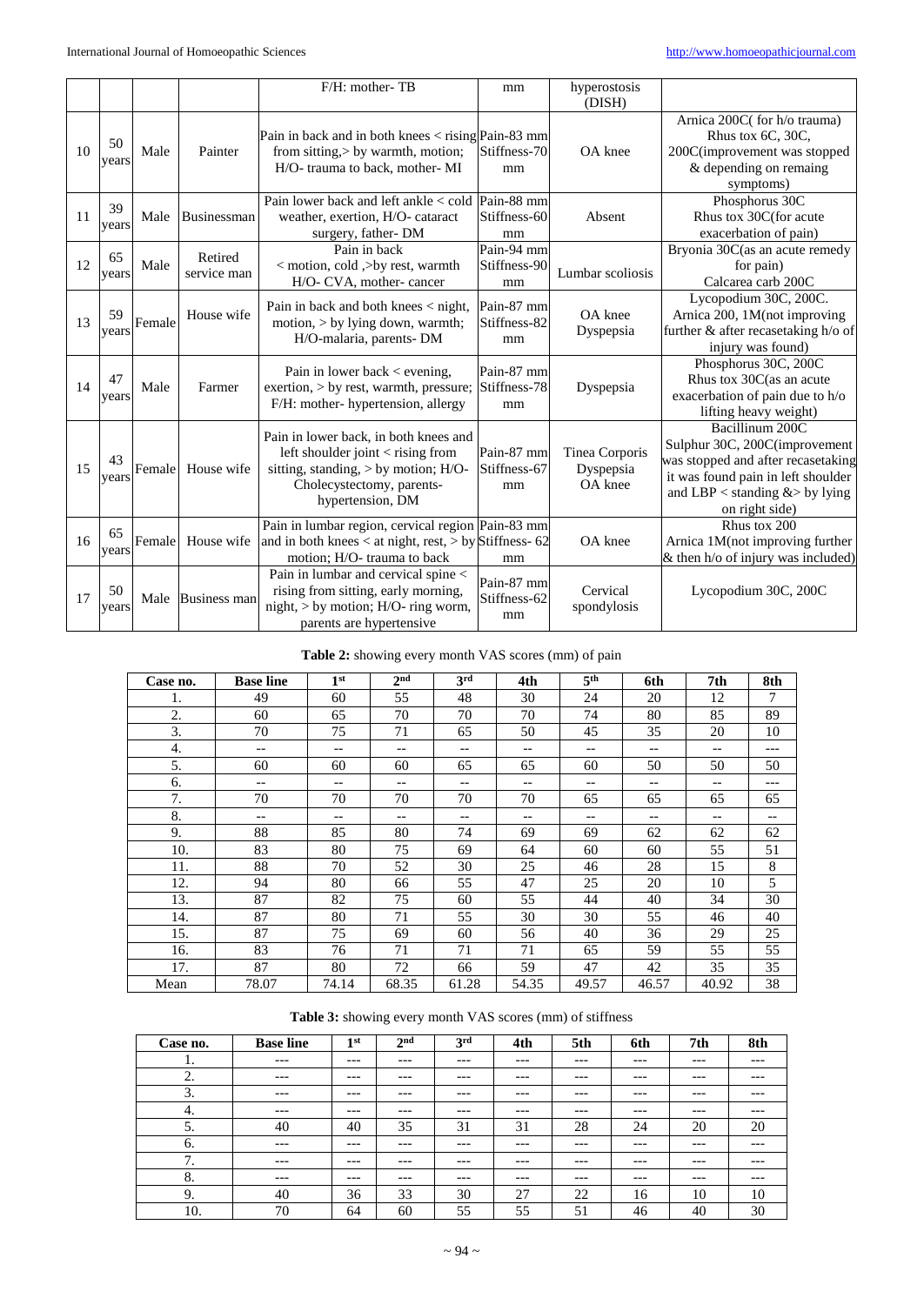| 11.  | 60   | 50 | 42   | 34   | 21   | 37   | 19   |      |      |
|------|------|----|------|------|------|------|------|------|------|
| 12.  | 90   | 81 | 73   | 65   | 50   | 32   | 25   | 16   | 10   |
| 13.  | 82   | 75 | 69   | 50   | 50   | 34   | 22   | 17   | 10   |
| 14.  | 78   | 72 | 60   | 45   | 33   | 55   | 38   | 32   | 25   |
| 15.  | 67   | 55 | 48   | 48   | 35   | 26   | 20   | 15   | 10   |
| 16.  | 62   | 50 | 44   | 44   | 40   | 36   | 30   | 24   | 20   |
| 17.  | 62   | 57 | 51   | 47   | 42   | 38   | 33   | 30   | 30   |
| Mean | 65.1 | 58 | 51.5 | 44.9 | 38.4 | 35.9 | 27.3 | 21.3 | 16.5 |



|  |  |  |  |  |  | Fig 1: The course of pain and stiffness (mean values) of LS over 8 months |
|--|--|--|--|--|--|---------------------------------------------------------------------------|
|--|--|--|--|--|--|---------------------------------------------------------------------------|

| Table 4: Revised Oswestry low back pain disability questionnaire scores |  |
|-------------------------------------------------------------------------|--|
|-------------------------------------------------------------------------|--|

| SI.<br>No. | <b>RODQ</b> score<br>before<br>treatment | <b>Mean RODQ score</b><br>before treatment | <b>RODQ</b> score<br>after<br>treatment | <b>Mean RODQ</b><br>score after<br>treatment | Percentage $(\% )$ of<br>disability before<br>treatment | Percentage (%) of<br>disability after<br>treatment |
|------------|------------------------------------------|--------------------------------------------|-----------------------------------------|----------------------------------------------|---------------------------------------------------------|----------------------------------------------------|
|            | 25                                       |                                            | 8                                       |                                              | 50                                                      | 16                                                 |
| 2          | 30                                       |                                            | 35                                      |                                              | 60                                                      | 70                                                 |
| 3          | 34                                       |                                            | 10                                      |                                              | 68                                                      | 20                                                 |
| 4          | 36                                       |                                            | $\overline{\phantom{a}}$                |                                              | 72                                                      | $\overline{\phantom{a}}$                           |
| 5          | 28                                       |                                            | 18                                      |                                              | 56                                                      | 36                                                 |
| 6          | 35                                       |                                            | $\qquad \qquad \blacksquare$            |                                              | 70                                                      | $\overline{\phantom{a}}$                           |
| 7          | 32                                       |                                            | 12                                      |                                              | 64                                                      | 24                                                 |
| 8          | 36                                       | 31.64                                      | $\overline{\phantom{a}}$                |                                              | 72                                                      | $\overline{\phantom{a}}$                           |
| 9          | 34                                       | (excluding 3)                              | 14                                      | 13.57                                        | 68                                                      | 28                                                 |
| 10         | 32                                       | dropped out patients                       | 10                                      |                                              | 64                                                      | 20                                                 |
| 11         | 35                                       | i.e. $4,6 \& 8$ )                          | 8                                       |                                              | 70                                                      | 16                                                 |
| 12         | 38                                       |                                            | 8                                       |                                              | 76                                                      | 16                                                 |
| 13         | 30                                       |                                            | 15                                      |                                              | 60                                                      | 30                                                 |
| 14         | 30                                       |                                            | 14                                      |                                              | 60                                                      | 28                                                 |
| 15         | 32                                       |                                            | 10                                      |                                              | 64                                                      | 20                                                 |
| 16         | 33                                       |                                            | 18                                      |                                              | 66                                                      | 36                                                 |
| 17         | 30                                       |                                            | 10                                      |                                              | 60                                                      | 20                                                 |

|  | <b>Table 5:</b> Interpretation of disability scores |  |  |
|--|-----------------------------------------------------|--|--|
|--|-----------------------------------------------------|--|--|

|                              | <b>Number of patients</b> |                 |  |  |  |  |
|------------------------------|---------------------------|-----------------|--|--|--|--|
| <b>Functional disability</b> | Before treatment          | After treatment |  |  |  |  |
| Minimal disability           |                           |                 |  |  |  |  |
| Moderate disability          |                           |                 |  |  |  |  |
| Severe disability            |                           |                 |  |  |  |  |
| Crippled                     |                           |                 |  |  |  |  |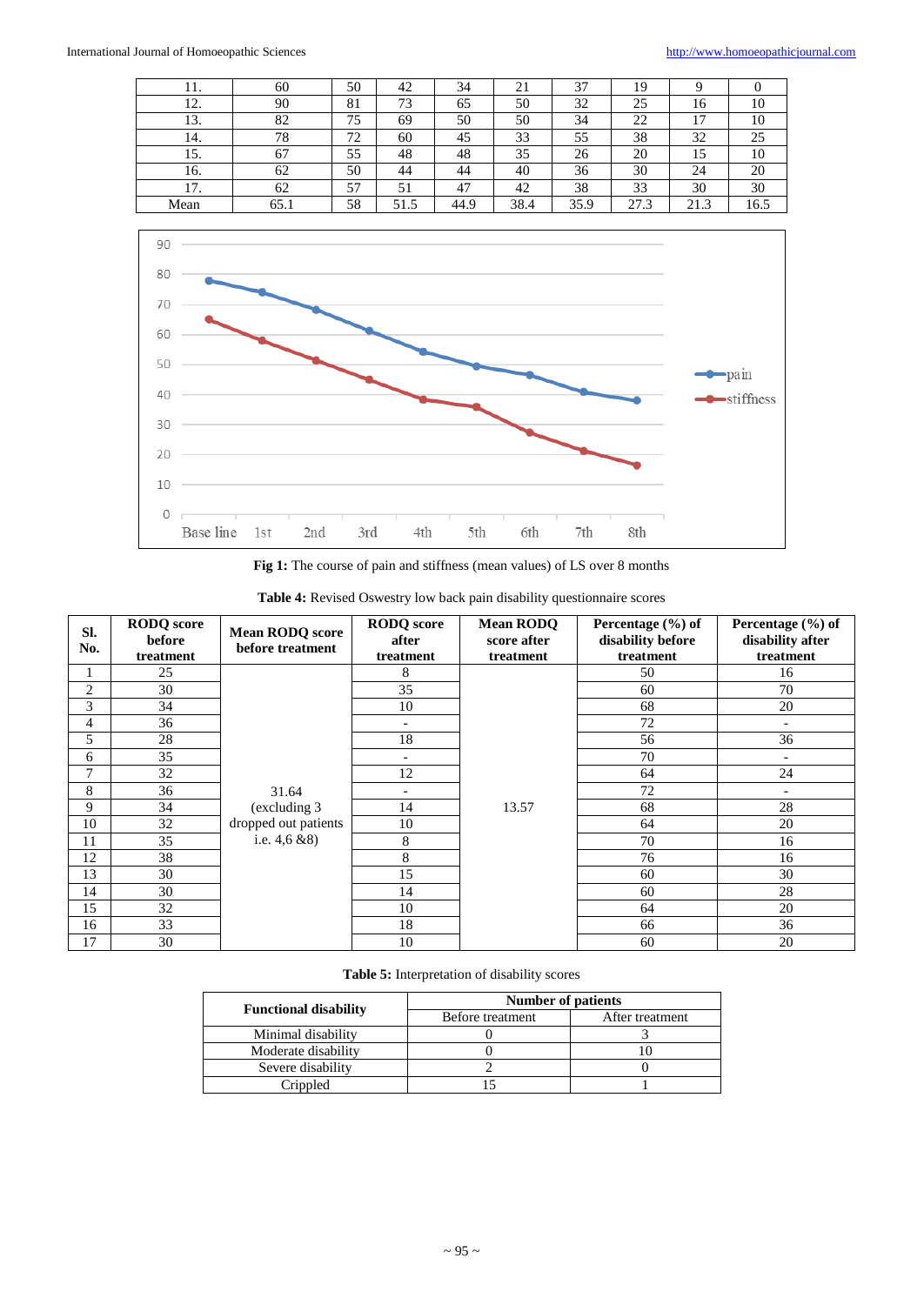

**Fig 2:** Interpretation of disability scores

| SI. |                                                                                 | <b>Statistical</b> |           |    | Mean VAS score $\pm$ SD |                    | <b>Mean difference</b> | <b>Statistical</b>              |
|-----|---------------------------------------------------------------------------------|--------------------|-----------|----|-------------------------|--------------------|------------------------|---------------------------------|
| No. | <b>Description</b>                                                              | test               | 't' value | df | At base line            | After<br>treatment | with $95\%$ CI         | significant<br>at $p \leq 0.05$ |
|     | Comparison of VAS score<br>of pain before and after<br>treatment in 14 patients | Paired 't'<br>test | 4.804384  | 13 | $78.07 \pm$<br>13.72    | $38 \pm 25.55$     | $40.07(22.05 - 58.09)$ | Yes                             |
| 2   | Comparison of VAS score<br>of stiffness before and after<br>10.71               | Paired 't'<br>test | 8.013409  |    | $65.10 \pm$<br>16.35    | $16.5 \pm 10.01$   | $48.60(34.88-62.32)$   | Yes                             |

#### **Discussion**

3

This case series of LS showed a significant improvement in the pain and stiffness of the back pain. Among the 17 cases 53% are female and 47% are male. Mean VAS score for pain reduced from  $78.07 \pm 13.72$  mm (baseline)to  $38 \pm 25.55$ mm (end);95% CI: 22.05 - 58.09; *P*<0.05. Stiffness reduced from  $65.10 \pm 16.35$  ((baseline) to  $16.50 \pm 10.01$  mm (end); 95% CI: 34.88 – 62.32; *P*<0.05. Mean RODQ score reduced from  $31.64 \pm 3.20$  (baseline) to  $13.57 \pm 7.06$  (end); 95% CI : 13.21 – 22.93; *P*<0.05. Results of paired*'t'*testshave been shown in table no. 6.

Paired 't'

treatment in 10 patients

Comparison RODQ scores before and after treatment

The individualized homoeopathic medicines are effective in managing pain, stiffness and functional disability of patients with lumbar spondylotic changes. Therefore, the utilization of homoeopathic medicine in such cases may help the patients by avoiding use of pain killers regularly and thus saving them from adverse effects of the drugs. Documentation of improvement was done for all the fourteen cases having variations in respect of age, gender, duration of illness and diagnosis. Validated outcome measures were used for such documentation and the improvements were attributed to the homoeopathic medicines selected on the basis of individualization.

An acceptable external validity of the findings of this case series is expected as the study setting was similar to those obtained in routine clinical practice. Internal validity is expected to be low due to lack of a comparator group. Chances of information bias were negated by the prospective nature of the study and selection bias was minimized by the consecutive nature of recruitment of the cases.

The conclusions are limited however, because the study does not contain a control group for comparison of placebo effect. Absence of a comparator group prohibited any hypothesis from being tested and any direct causal inference cannot be made regarding the efficacy or effectiveness of the treatment method. However, this case series may be useful for the purpose of hypothesis generation which can be tested in future by a parallel group explanatory or pragmatic trial with optimum sample size.

#### **References**

test 8.033693 13 31.64 ± 3.20 13.57 ± 7.06 18.07 (13.21 – 22.93) Yes

- 1. Gupta K, Mamidi P. Ayurvedic management of lumbar spondylosis with spondylolisthesis: A case report. Journal of Pharmaceutical and Scientific Innovation [Internet]. 2014 Nov-Dec[cited 2019; 3(6):533-535. DOI: 10.7897/2277-4572.036211
- 2. Damayanthie Fernando KP, Thakar AB, Shukla VD. Clinical efficacy of Eranda Muladi Yapana Basti in the management of Kati Graha (*Lumbar spondylosis*). An International Quarterly Journal of Research in Ayurveda [Internet]. 2013 Jan-Mar[cited 2019; 34(1):36-41. DOI: 10.4103/0974-8520.115444
- 3. Bjarnason I, Hayllar J, Macpherson AJ, Russell AS. Side effects of nonsteroidal anti-inflammatory drugs on the small and large intestine in humans. Gastroenterology [Internet]. 1993 Jun [cited 2019 Apr 26];104(6):1832-1847.

https://doi.org/10.1016/0016-5085(93)90667-2

4. Abram SE, C O'Connor T. Complications associated with epidural steroid injections. Regional Anesthesia& Pain Medicine [Internet]. 1996 Mar [cited 2019;